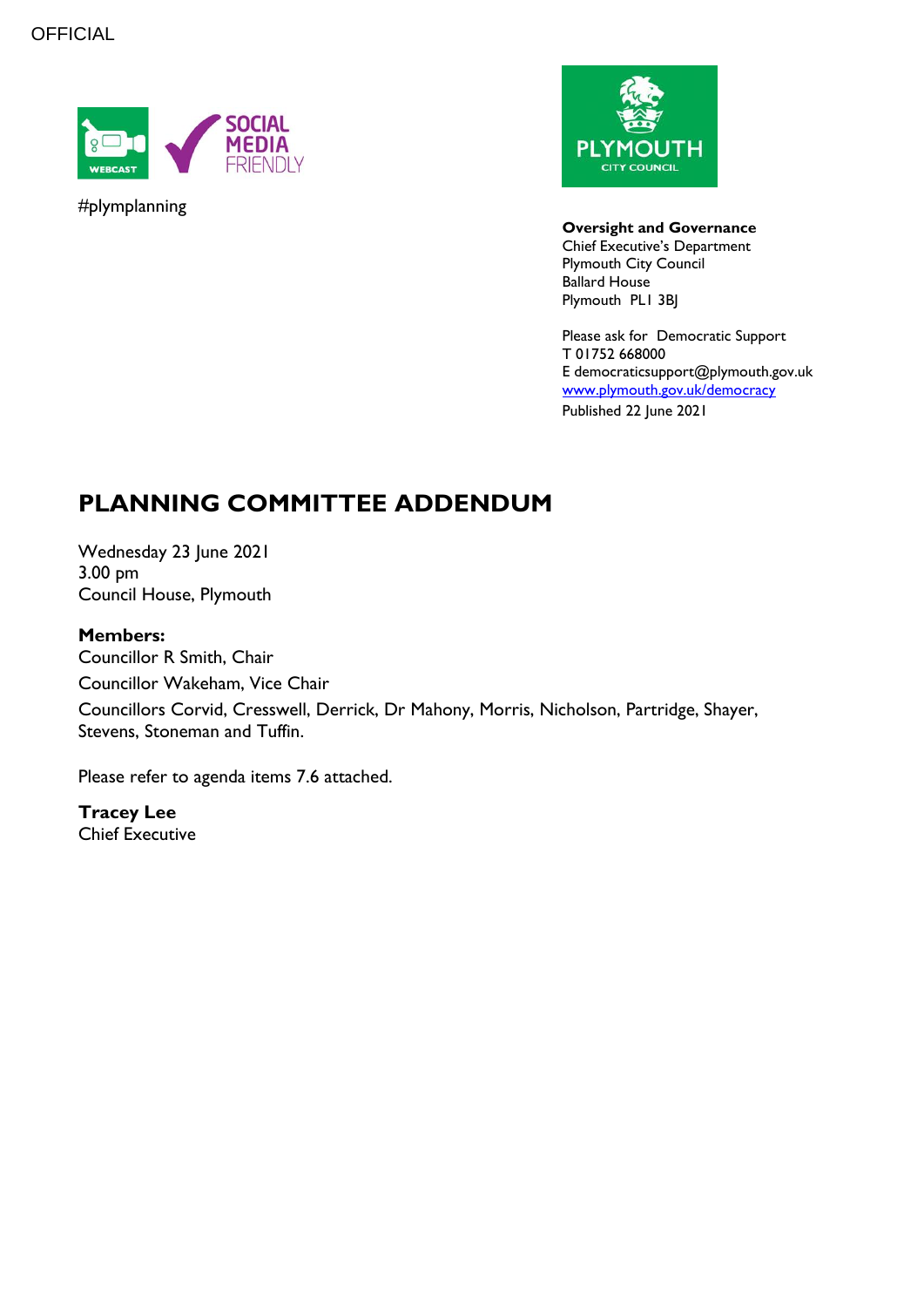# **Planning Committee**

7.6. Former China Clay Dryer Works Coypool Road Plymouth - **(Pages 1 - 2)** 19/01288/OUT

| Applicant:      | Mr Paul Britton                     |
|-----------------|-------------------------------------|
| Ward:           | <b>Plympton St Mary</b>             |
| Recommendation: | Grant conditionally subject to S106 |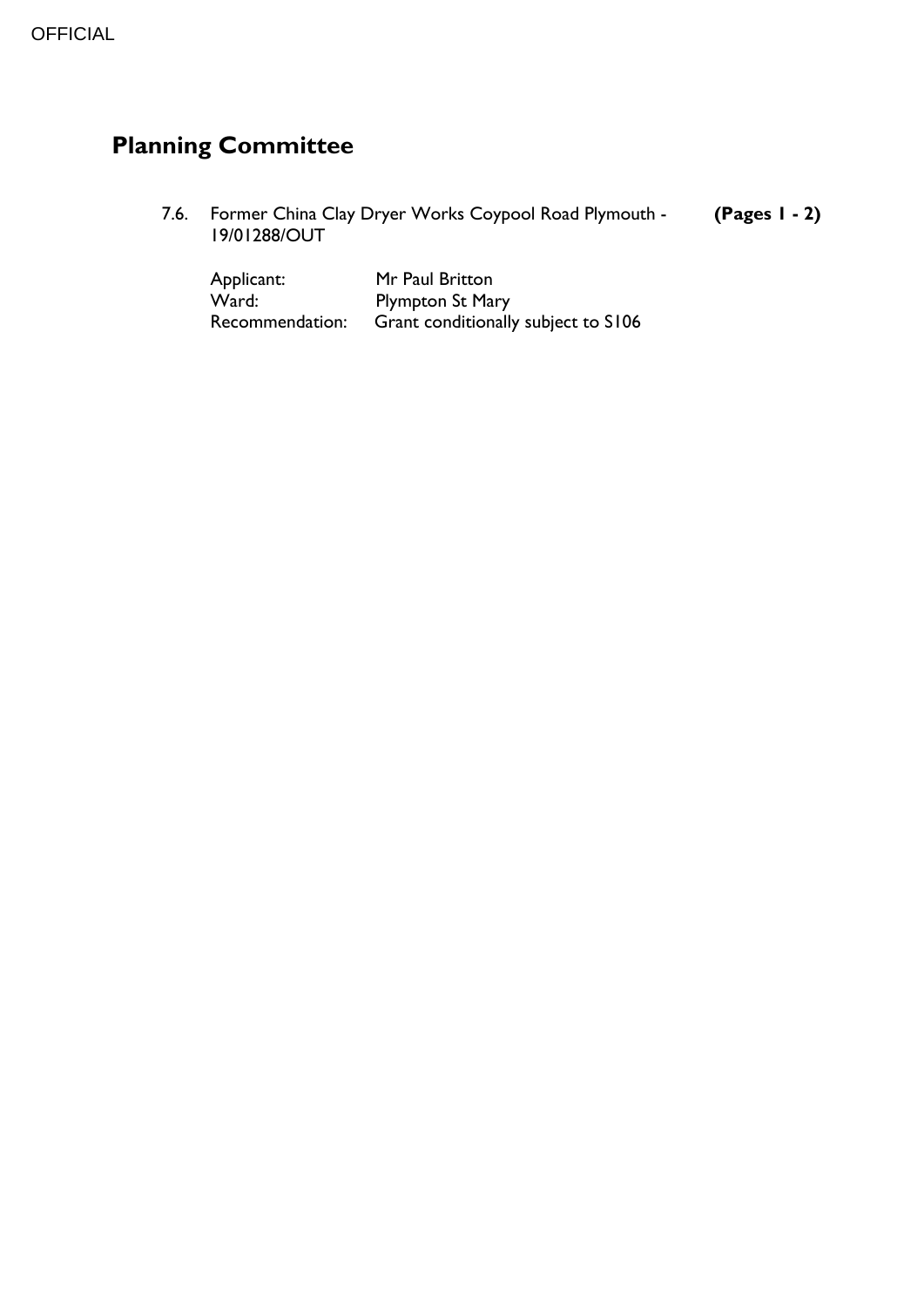# **ADDENDUM REPORT**

Planning Committee



# **Item Number: 06 Site: Former China Clay Dryer Works Coypool Road Plymouth Application Number: 19/01288/OUT Applicant: Mr Paul Britton**

# **Additional comments**

Additional comments have been received from the The Plympton St Mary Neighbourhood Forum. The comments are in support of the application and include:

- The neighbourhood plan went to referendum in May 2019. Over 90% of St Mary's ward residents voted in favour. The application is an integral part of that Plan. The Forum and the residents, therefore, were in total agreement that any large developments in our area were on Brown Field Sites. This application, therefore, covers that policy.
- The Developers have kept both us and the nearby residents totally informed of what was happening along the way. There have been public consultatons held in the Woodford area for all to see the proposals. Appropriate amendments have been made when needed.
- The first obstacle was the demolition of the buildings on the site and this has been done sympathetically and without too much disturbance to local residents.
- One of the major concerns for the residents of Woodford was that there would be access to the site via Woodford Avenue. The Developers have categorically stated that the access would only be for Pedestrians, Cyclists and Emergency vehicles.
- Another of Plympton Residents major worries is the disruption this development will make to our normal way of life, for example travelling along the B 3416, Plymouth Road. This of late has been a really hardship for commuters, but the Developers have assured they will do what they can within their powers to alleviate disruption.
- Taking into consideration all of the above, The Plympton St Mary Neighbourhood Forum on behalf of the St Mary's Ward Residents support the development and trust that the communications we have received thus far will continue.

# **Planning obligations**

In Section 11 the total sum quoted is £4,750,000. This does not include the commuted sum of £1,441,281 for woodland/openspace/playspace management. The total sum combined is £6,191,281.

# **Conditions corrections/amendments**

The second reference to 'illustrative masterplan' in condition 3 has been deleted as it was added in error and is not required. This part of the condition should only refer to the layouts and details shown on the Regulating Plan and Parameter Plans. The condition 3 should read: